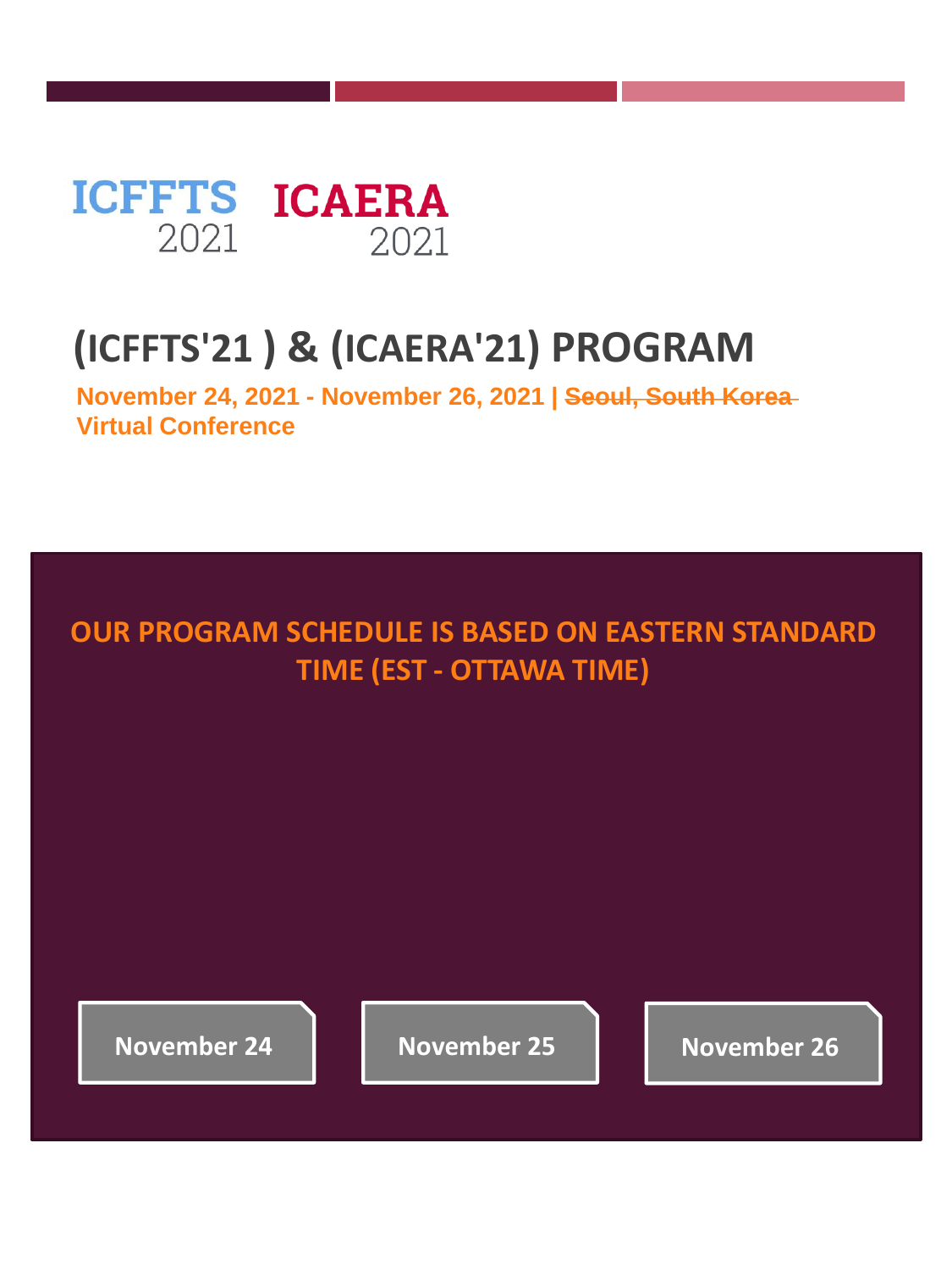# **ICFFTS'21 & ICAERA'21 CHAIRS:**



#### **Dr. Boguslaw Kruczek**

University of Ottawa, Canada Conference Chair

[Website](https://engineering.uottawa.ca/people/kruczek-boguslaw)



#### **Dr. Jiheong Kang**

KAIST, South Korea local Committee Member

**[Website](https://www.jiheongkanglab.com/)** 

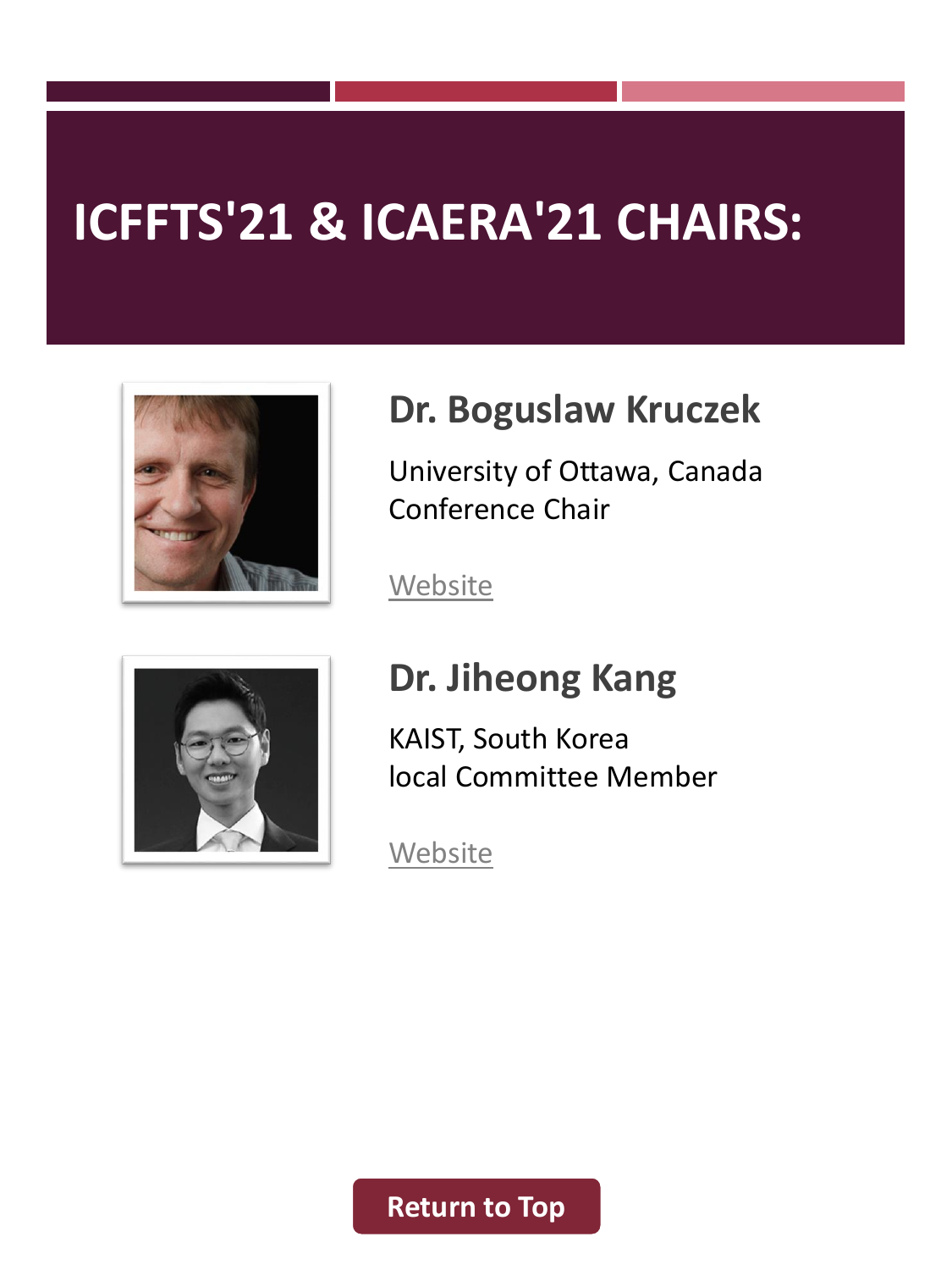# <span id="page-2-0"></span>**November 24**

**10:00 AM - 12:00 PM Registrations**

## **NOVEMBER 25**

| 8:00 AM - 9:00 AM     | <b>Registrations</b>                                                                                                                                                                                      |
|-----------------------|-----------------------------------------------------------------------------------------------------------------------------------------------------------------------------------------------------------|
| $9:00$ AM - $9:15$ AM | <b>Official Opening</b>                                                                                                                                                                                   |
|                       | Dr. Boguslaw Kruczek, University of Ottawa,<br>Canada                                                                                                                                                     |
| 9:15 AM - 10:15 AM    | <b>ICAERA PLENARY LECTURE</b>                                                                                                                                                                             |
|                       | Perovskite Solar Cell: A Game Changer in Future<br><b>Solar Power</b><br>Dr. Nam-Gyu Park, Sungkyunkwan University,<br><b>South Korea</b>                                                                 |
| 10:15 AM - 11:00 AM   | <b>ICFFTS KEYNOTE LECTURE</b>                                                                                                                                                                             |
|                       | <b>Development and Application of Mesoscopic</b><br><b>CFD Methods for Compressible and Thermal</b><br><b>Flows</b><br>Dr. Lian-Ping Wang, Southern University of<br><b>Science and Technology, China</b> |
| 11:00 AM - 11:10 AM   | <b>Break</b>                                                                                                                                                                                              |
| 11:10 AM - 12:25 PM   | <b>SESSION</b><br>CFD I                                                                                                                                                                                   |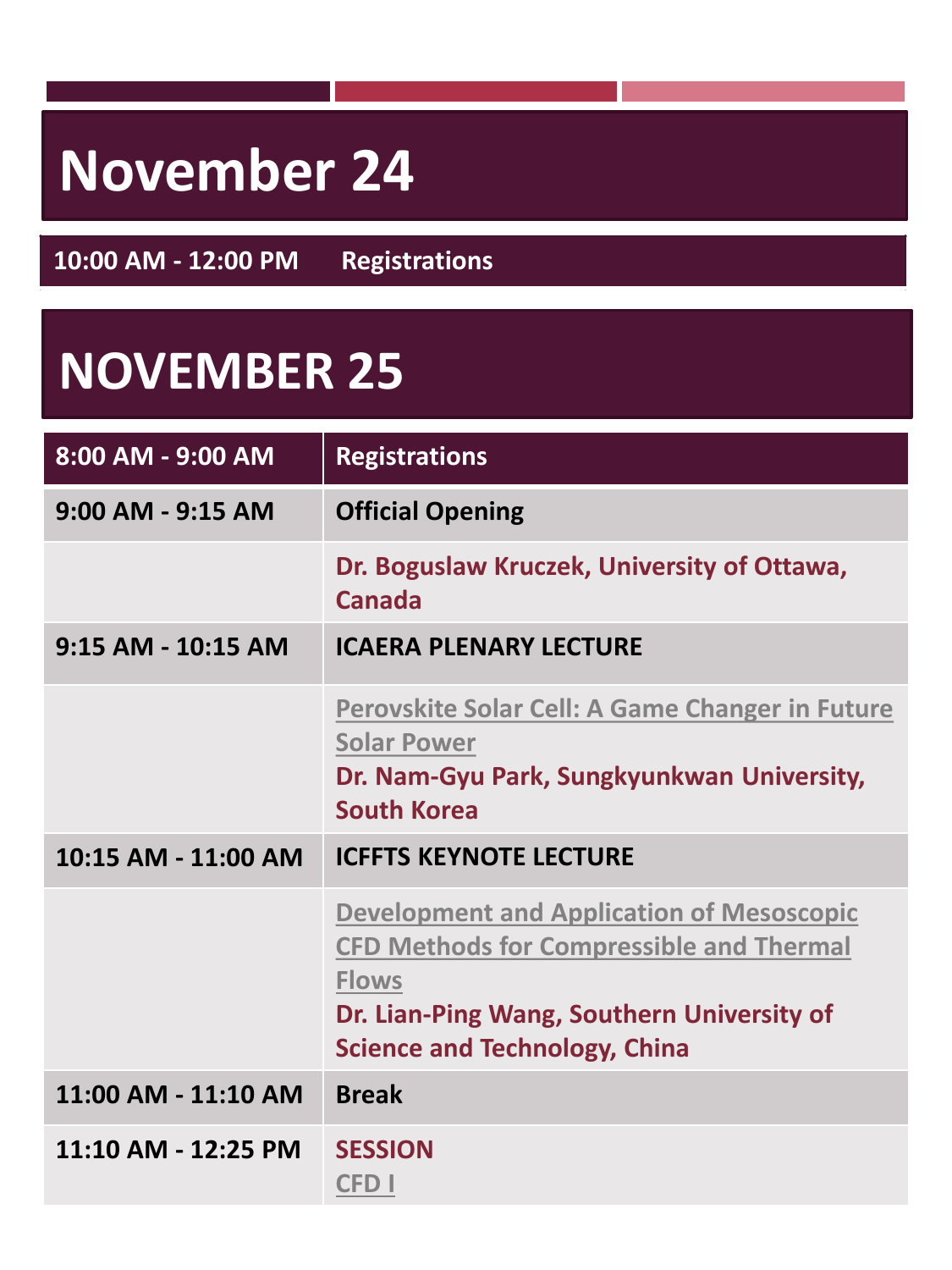# **NOVEMBER 25**

| 12:25 PM - 12:55 PM | <b>Lunch Break</b>                                                                                                                         |
|---------------------|--------------------------------------------------------------------------------------------------------------------------------------------|
| 12:55 PM - 1:45 PM  | <b>ICFFTS KEYNOTE LECTURE</b>                                                                                                              |
|                     | <b>Frontiers in Numerical Optimization of Heat</b><br><b>Sinks</b><br>Dr. Gerardo Maria Mauro, Università degli<br>Studi del Sannio, Italy |
| 01:40 PM - 02:25 PM | <b>SESSION</b><br><b>Newtonian &amp; Non-Newtonian Flow and Heat</b><br><b>Transfer</b>                                                    |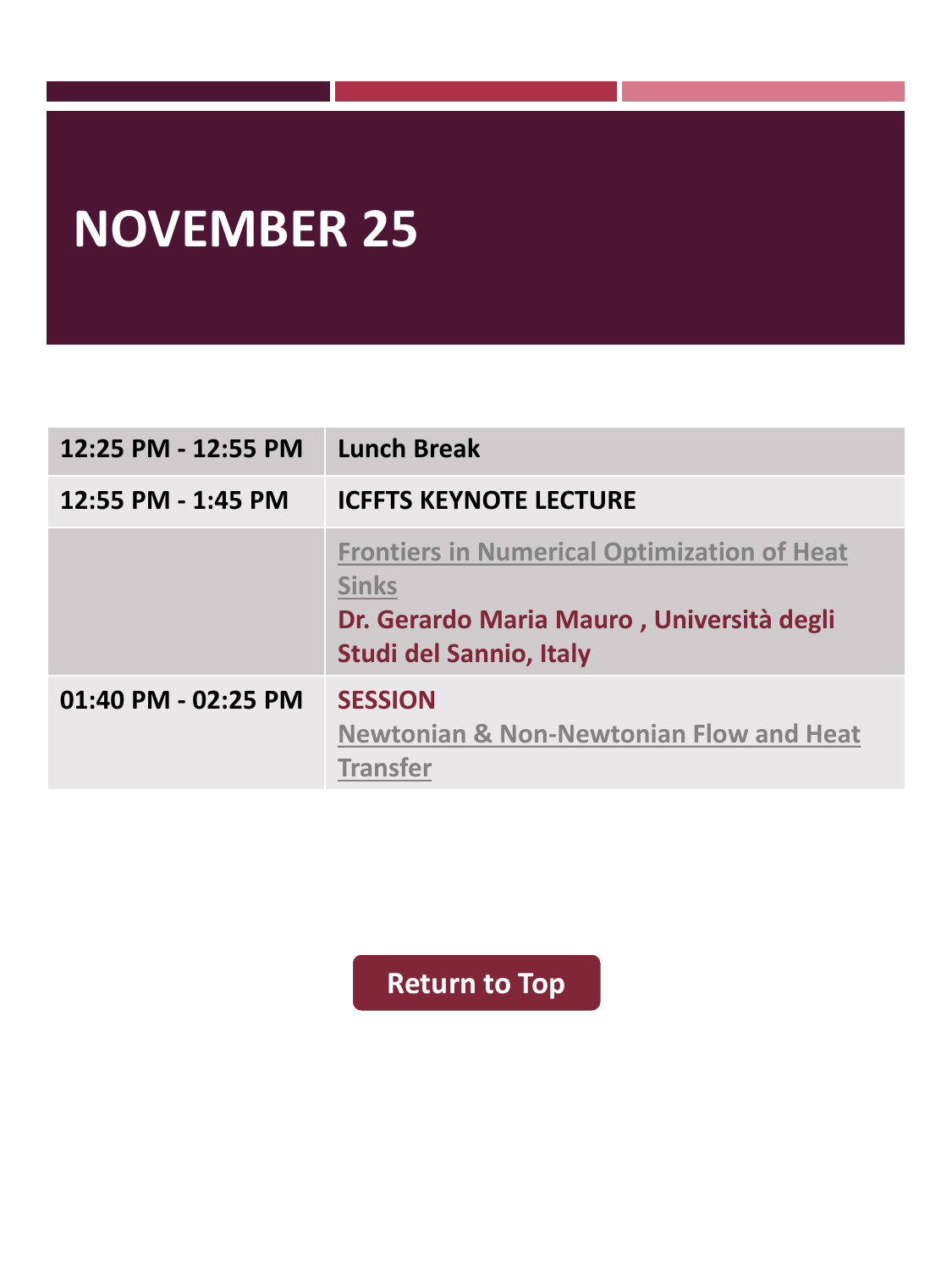## <span id="page-4-0"></span>**PLENARY LECTURE**

**NOVEMBER 25 | 9:10 AM - 10:10 AM | SESSION CHAIR: DR. BOGUSLAW KRUCZEK, UNIVERSITY OF OTTAWA, CANADA**



**Titles:** Perovskite Solar Cell: A Game Changer in Future Solar Power Dr. Nam-Gyu [Park, Sungkyunkwan](https://cheme.skku.edu/park-nam-gyu/) University, South Korea

**[View Abstract](https://icffts.com/program/paper/Keynote-Dr.Park.pdf) [Return to Top](#page-0-0)** 

Nam-Gyu Park is Distinguished professor and SKKU-Fellow in School of Chemical Engineering at Sungkyunkwan University (SKKU). He received his B.S. degree in chemical education, M.S. and Ph.D. degrees in chemistry from Seoul National University in 1988, 1992 and 1995, respectively. He worked at ICMCB-CNRS, France, from 1996 to 1997 and at National Renewable Energy Laboratory, USA, from 1997 to 1999 as postdoctoral researchers. He was director of solar cell research center at Korea Institute of Science and Technology (KIST) from 2005 to 2009 and principal scientist at Electronics and Telecommunications Research Institute (ETRI) from 2000 to 2005 before joining SKKU as a full professor in 2009. He is a fellow of Korean Academy of Science and Technology (KAST) since 2017. He has been working on high efficiency mesoscopic nanostructured solar cells since 1997. He is pioneer of solid-state perovskite solar cell, which was first developed in 2012. He was selected as a New Class of Nobel Prize-Worthy Scientist in September 20, 2017 and included in highly cited researchers (HCR, top 1% scientists) in 2017, 2018, 2019 and 2020 by Clarivate Analytics.

For more information Please visit: <https://icffts.com/program/>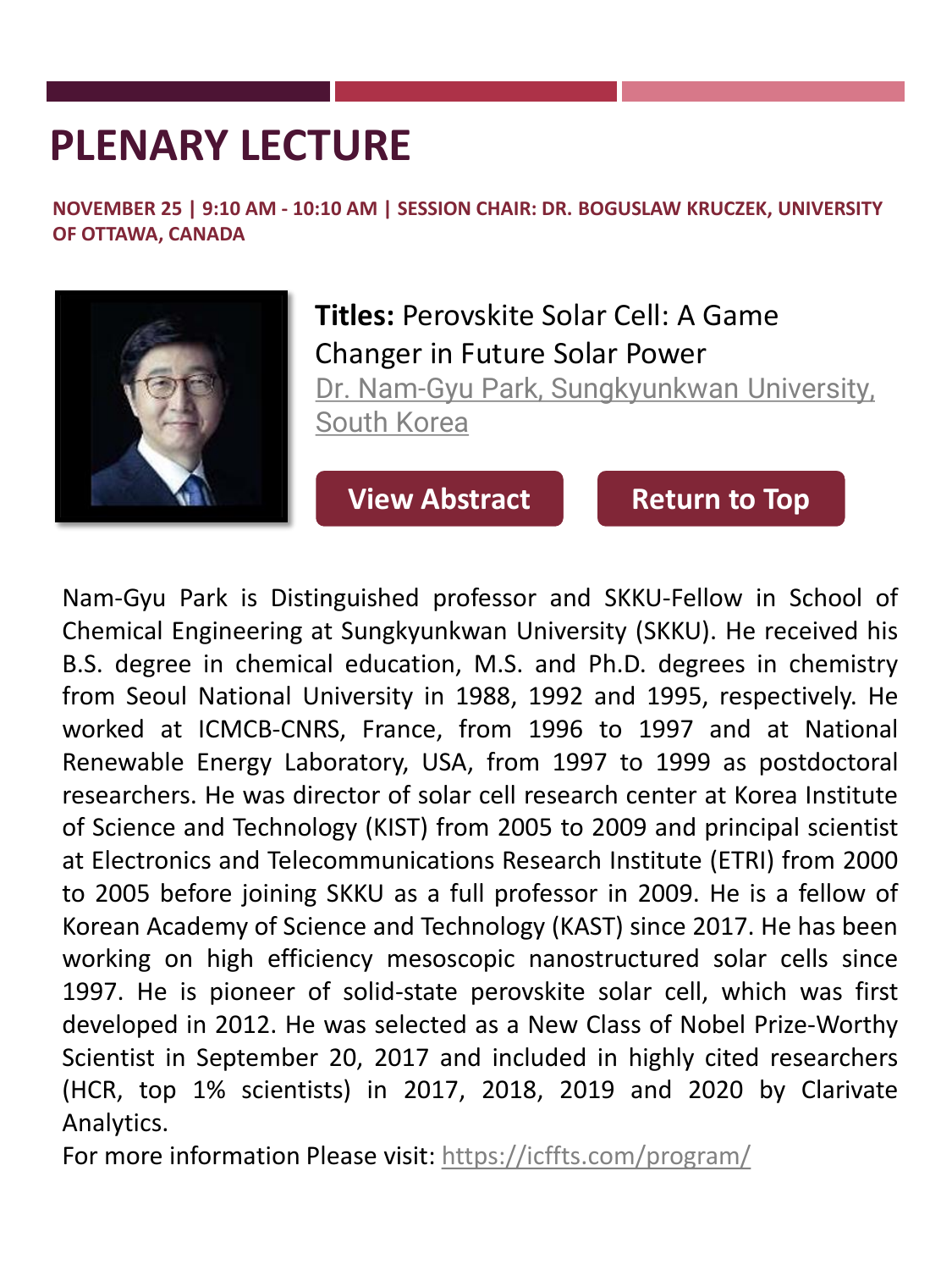<span id="page-5-0"></span>**NOVEMBER 25 | 10:15 AM - 11:00 AM | SESSION CHAIR: DR. BOGUSLAW KRUCZEK, UNIVERSITY OF OTTAWA, CANADA**



**Titles:** Development and Application of Mesoscopic CFD Methods for Compressible and Thermal Flows

[Dr. Lian-Ping Wang, Southern University of](https://faculty.sustech.edu.cn/?cat=29&tagid=wanglp&iscss=1&snapid=1&lang=en) Science and Technology, China

**[View Abstract](https://icffts.com/program/paper/Keynote-Dr.Wang.pdf) [Return to Top](#page-0-0)** 

Dr. Lian-Ping Wang received a Batchelor's degree in Mechanics from Zhejiang University, Hangzhou, China in 1984, and a PhD in Mechanical Engineering from Washington State University, USA in 1990. He was then a Visiting Research Associate at Brown University from 1990 to 1992, after which he was a Research Associate at Pennsylvania State University from 1992 to 1994 and an Assistant Professor of Mechanical Engineering at the University of Delaware from 1994 to 2001. He became an Associate Professor in 2001 and a Professor in 2010 at the University of Delaware. In 2017, he was appointed a Chaired Professor at Southern University of Science and Technology, China. Dr. Wang's areas of expertise include turbulent multiphase flows, computational fluid dynamics (CFD) in particular mesoscopic CFD methods, and modeling of complex flows. He has published around 142 refereed journal papers and has given over 100 invited talks. Dr. Wang became an elected Fellow of American Physical Society in 2011 and an elected Fellow of American Society of Mechanical Engineers in 2016, and an Invitation Fellow of Japan Society for the Promotion of Science (9/2016 – 3/2017).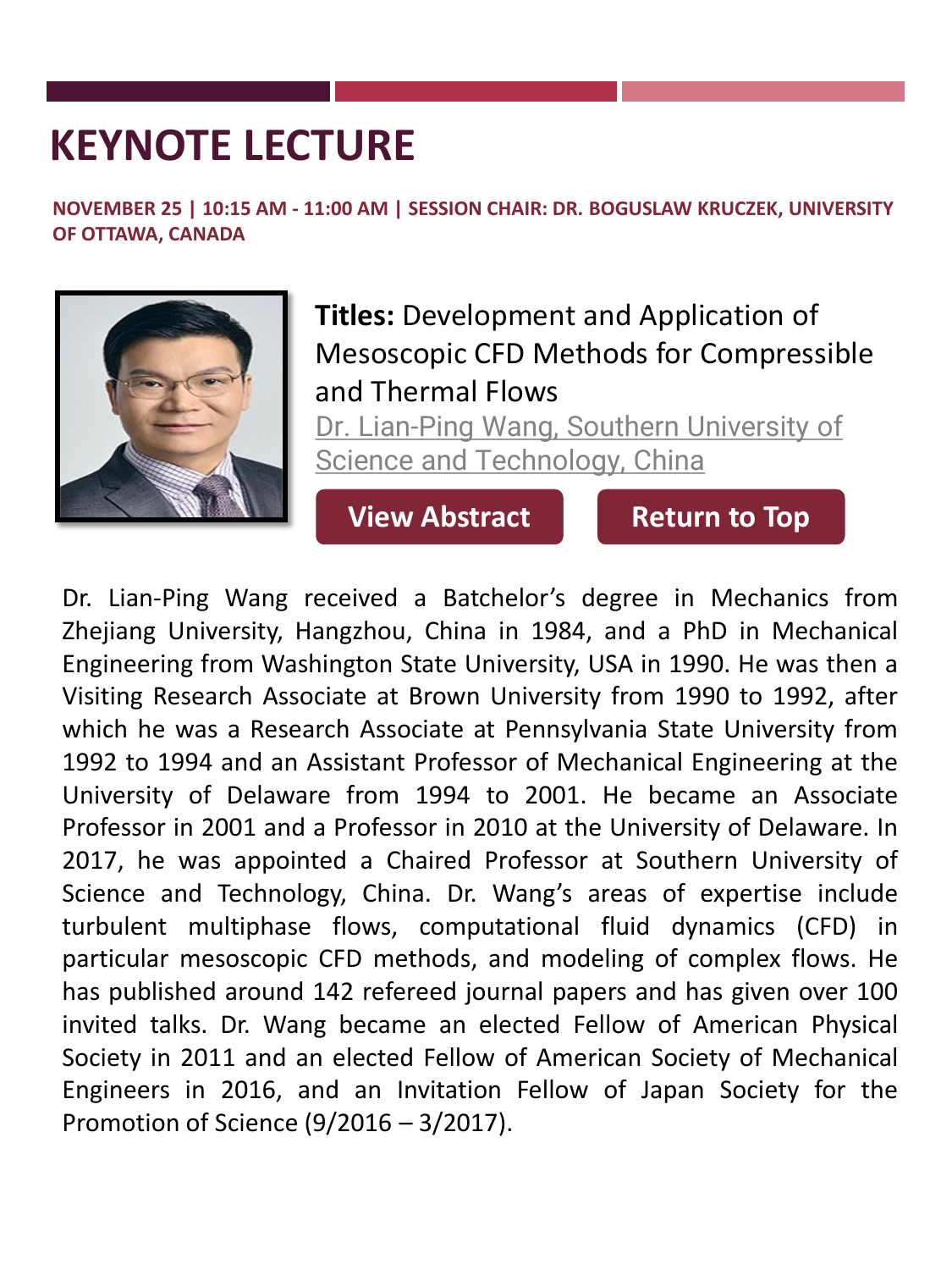#### <span id="page-6-0"></span>**CFD I**

NOVEMBER 25 | 11:10 AM - 12:25 PM | SESSION CHAIR: DR. BOGUSLAW KRUCZEK, UNIVERSITY OF OTTAWA, CANADA & DR. GERRY SCHNEIDER, UNIVERSITY OF WATERLOO, CANADA

**Titles:** Numerical Solution for Inertial Corner Flows in a Fluid Superposed Porous Layer

**ICFFTS 112 Time:** 11:10 AM - 11:25 AM **Presenter:** Abhijit Verma, Indian Institute of Science Bangalore, India **Authors:** Abhijit Verma

**Titles:** Analysis of Vorticity Distribution in a Closed Partially Porous Domain **ICFFTS 114 Time:** 11:25 AM - 11:40 AM **Presenter:** Abhijit Verma, Indian Institute of Science Bangalore, India **Authors:** Abhijit Verma

**Titles:** Convective Heat Transfer inside a Rotating Cylinder Experiencing an Axial Air Flow

**ICFFTS 117 Time:**11:40 AM - 11:55 AM **Presenter:** Desmond Adair, Nazarbayev University, Republic of Kazakhstan **Authors:** Desmond Adair, Bakhtiyar Kalzhan

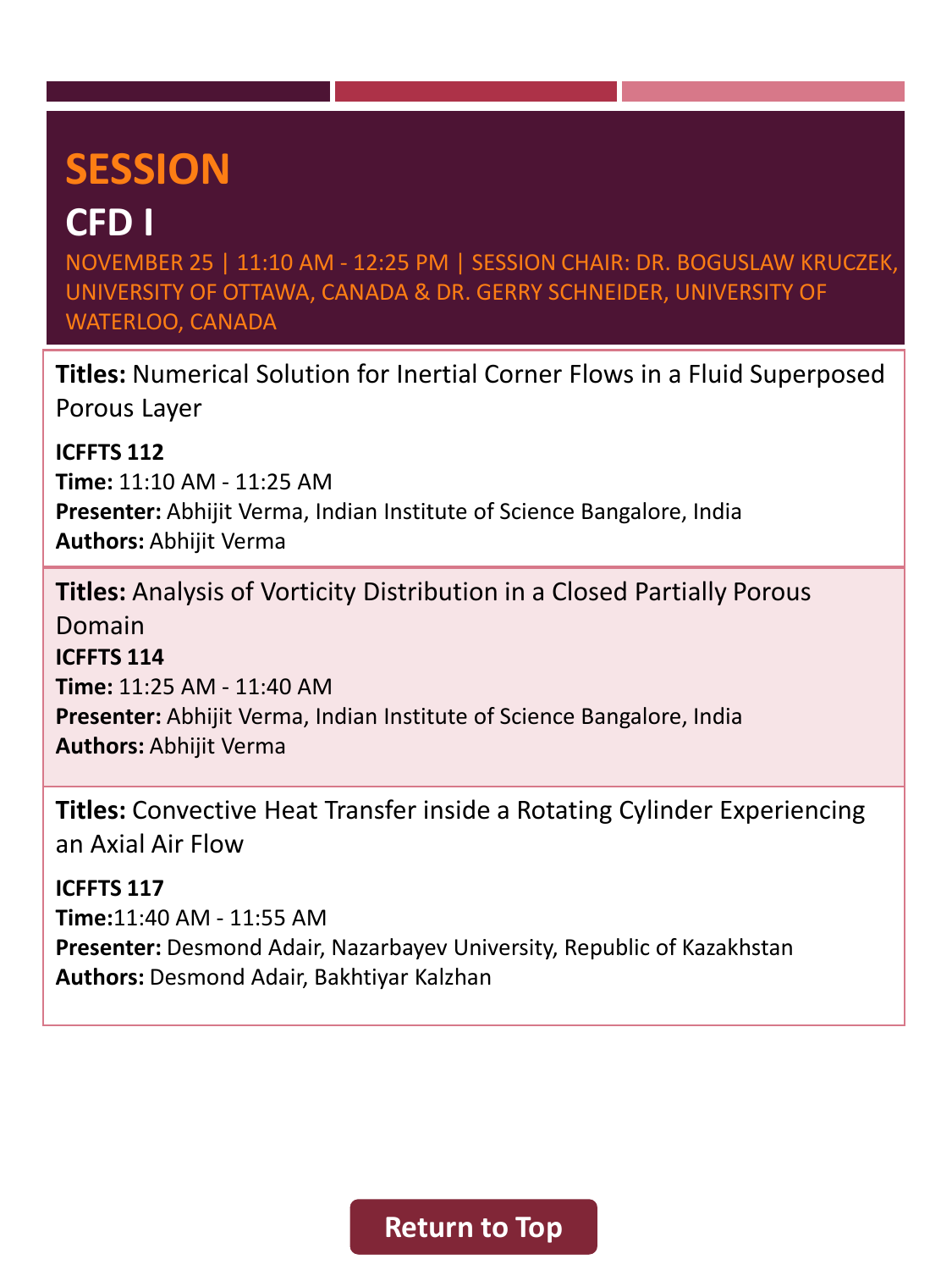#### **CFD I**

NOVEMBER 25 | 11:10 AM - 12:25 PM | SESSION CHAIR: DR. BOGUSLAW KRUCZEK, UNIVERSITY OF OTTAWA, CANADA & DR. GERRY SCHNEIDER, UNIVERSITY OF WATERLOO, CANADA

**Titles:** Heating and Evaporation of Droplets on a Super-hydrophobic Surface: Preliminary Results

**ICFFTS 120**

**Time:** 11:55 AM - 12:10 PM

**Presenter**: Dmitrii Antonov, National Research Tomsk Polytechnic University, Russia **Authors:** Dmitrii Antonov, Roman Fedorenko, Pavel Strizhak, Sergei S. Sazhin

**Titles:** Evaluation Of Mass Transfer And Interfacial Area Correlations In Direct Contact Packed-Bed: Comparison Of Correlations

**ICFFTS 118 Time:**12:10 PM - 12:25 PM **Presenter:** Mahyar Abedi, Michigan State University, USA **Authors:** Mahyar Abedi, Parnab Saha, Xu Tan, James F. Klausner, Andre Benard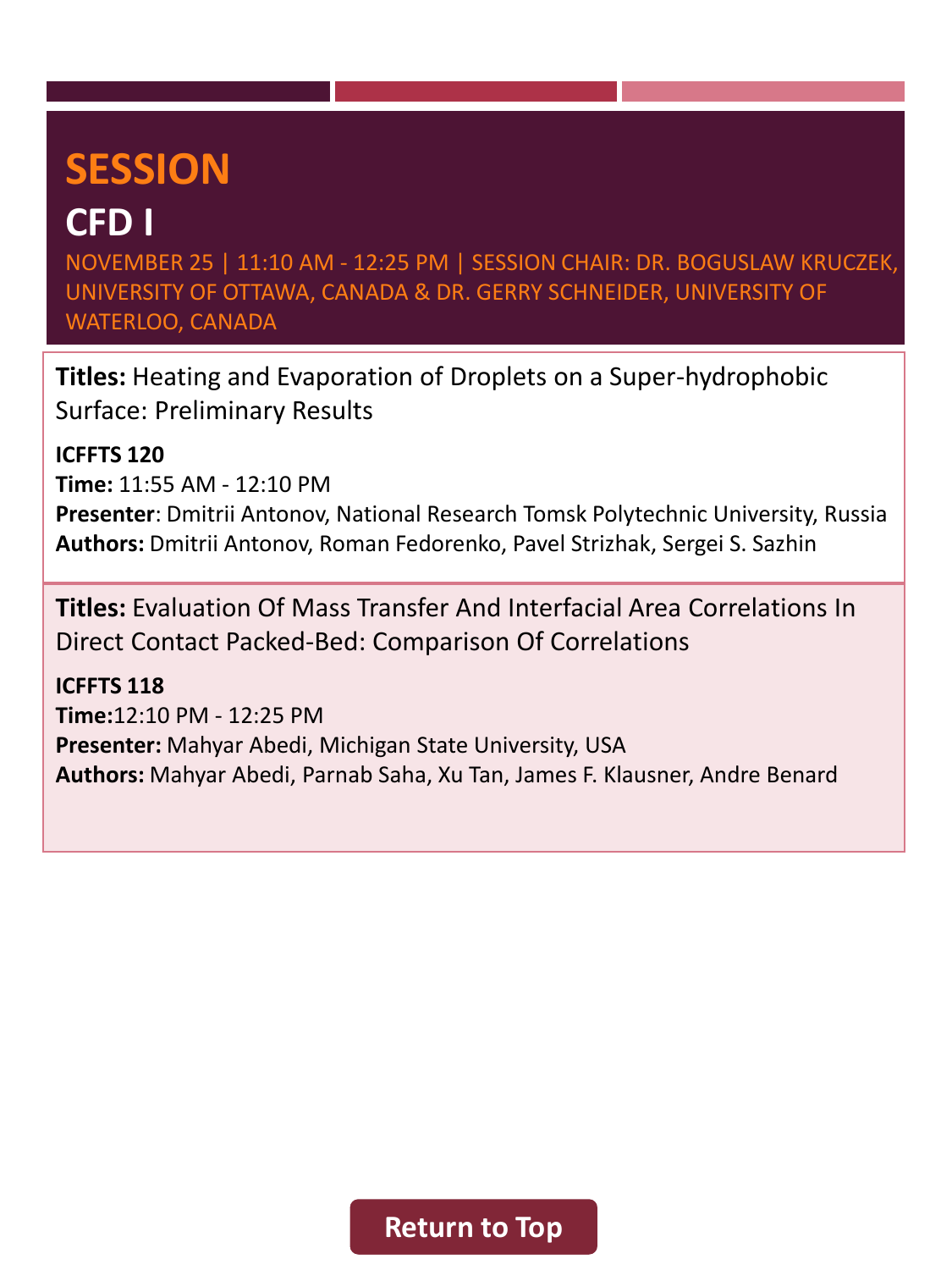<span id="page-8-0"></span>**NOVEMBER 25 | 12:55 PM - 01:40 PM | SESSION CHAIR: DR. GERRY SCHNEIDER, UNIVERSITY OF WATERLOO, CANADA**



#### **Titles:** Frontiers in Numerical Optimization of Heat Sinks

[Dr. Gerardo Maria Mauro, Università degli](https://www.unisannio.it/it/user/6721/curriculum)  Studi del Sannio, Italy

**[View Abstract](https://icffts.com/program/paper/Keynote-Dr.Mauro.pdf) [Return to Top](#page-0-0)** 

Gerardo Maria Mauro was born in Benevento on May 12, 1988. He is Assistant Professor at "Università degli Studi del Sannio", Department of Engineering, since December 2018. His main research topics concern: i) numerical simulation and optimization of building energy design or retrofit; ii) large-scale analysis of building stocks via machine/deep learning; iii) development and optimization of strategies for the model predictive control of energy systems; iv) investigation of innovative building components for 3d printing; iv) advanced modeling and optimization of heat transfer systems via numerical methods and machine/deep learning. He is author of more than 50 scientific publications at international level. Five of them have been "highly cited papers" according to ISI Web of Science. According to SCOPUS database (November 2021) he has H-Index equal to 19 and 1296 citations. He is Editorial Board Member of the MDPI Journals "Sustainability", "Energies" and "Buildings". He is Reviewer of more than 20 international Journals published by Elsevier, Taylor & Francis, MDPI and Springer. He participates to different national and European research projects.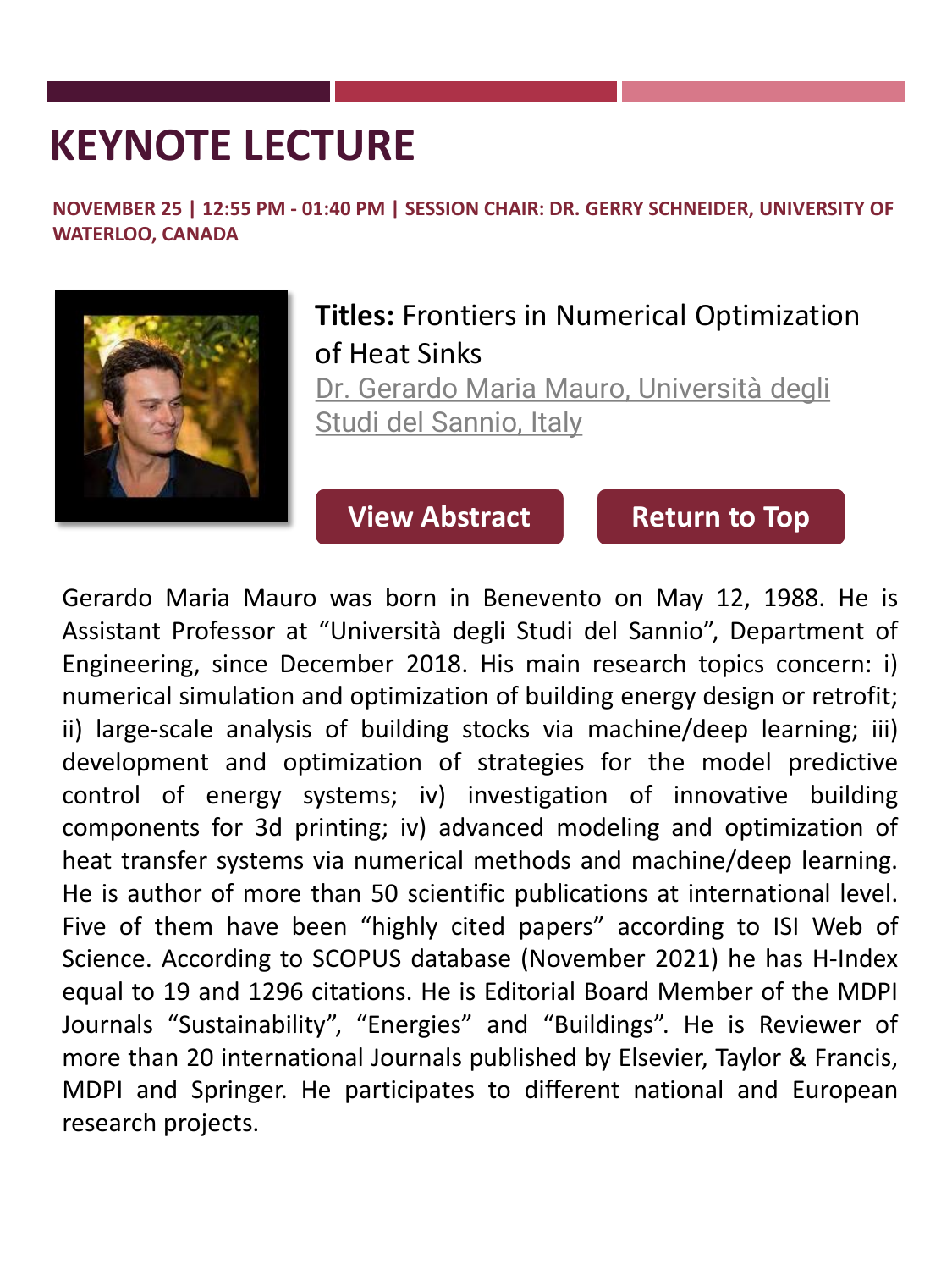#### <span id="page-9-0"></span>**NEWTONIAN & NON-NEWTONIAN FLOW AND HEAT TRANSFER**

NOVEMBER 25 | 01:40 PM - 02:25 PM | SESSION CHAIR: DR. SERGEI SAZHIN, UNIVERSITY OF BRIGHTON, UNITED KINGDOM

**Titles:** Stability Of Vertical Double-Diffusive Interfaces In The Presence Of Material Diffusion

**ICFFTS 115**

**Time:** 01:40 PM - 01:55 PM **Presenter:** Khaled Al Mashrafi, A'Sharqiyah University , Oman **Authors:** Khaled Al Mashrafi

**Titles:** Prediction Of Head Degradation Of A Centrifugal Pump Handling Power-Law Fluid

**ICFFTS 105 Time:** 01:55 PM - 02:10 PM Presenter: Péter Csizmadia, Budapest University of Technology and Economics, Hungary , Oman **Authors**: Péter Csizmadia, Dávid Lajos Lukácsi, Sára Till

**Titles:** The Fluid Dynamics of Rising and Evaporating Droplet in an Immiscible Liquid

**ICFFTS 101 Time:** 02:10 PM - 02:25 PM **Presenter:** Abdullah Abbas Kendoush, Augusta Technical College, USA **Authors:** Abdullah Abbas Kendoush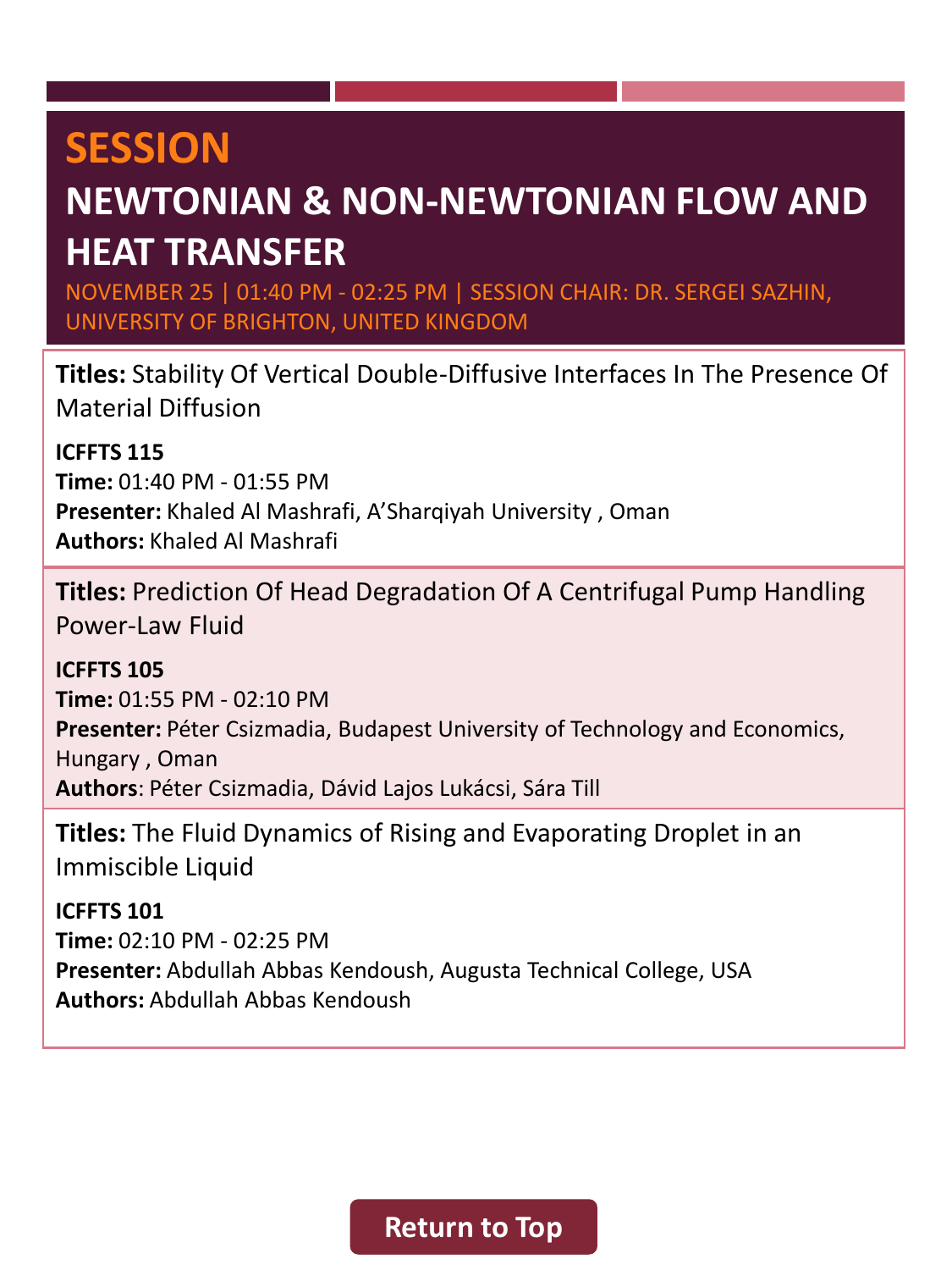# <span id="page-10-0"></span>**NOVEMBER 26**

| $9:00$ AM - $9:45$ AM | <b>ICFFTS KEYNOTE LECTURE</b>                                                                                                                                                                       |
|-----------------------|-----------------------------------------------------------------------------------------------------------------------------------------------------------------------------------------------------|
|                       | <b>Lattice Boltzmann and Gas Kinetic Flux Solvers</b><br>and Their Applications<br>Dr. Chang Shu, National University of<br><b>Singapore, Singapore</b>                                             |
| 9:45 AM - 10:30 AM    | <b>ICFFTS KEYNOTE LECTURE</b>                                                                                                                                                                       |
|                       | <b>Manipulating Solid-Liquid Interfacial</b><br><b>Interactions for Designing Surfaces with Special</b><br><b>Wettability for Separation Processes</b><br>Dr. Gibum Kwon, University of Kansas, USA |
| 10:30 AM - 10:40 PM   | <b>Break</b>                                                                                                                                                                                        |
| 10:40 AM - 12:15 PM   | <b>SESSION</b><br><b>Renewable &amp; Sustainable Energies</b>                                                                                                                                       |
| 12:15 AM - 12:45 AM   | <b>Lunch Break</b>                                                                                                                                                                                  |
| 12:45 PM - 01:30 PM   | <b>ICAERA KEYNOTE LECTURE</b>                                                                                                                                                                       |
|                       | <b>In-Stream Hydrokinetic Turbines for</b><br><b>Sustainable Energy Conversion</b><br>Dr. Michele Guala, University of Minnesota,<br><b>USA</b>                                                     |
| 01:30 PM - 03:15 PM   | <b>SESSION</b><br><b>CFD II</b>                                                                                                                                                                     |
|                       | <b>Return to Top</b>                                                                                                                                                                                |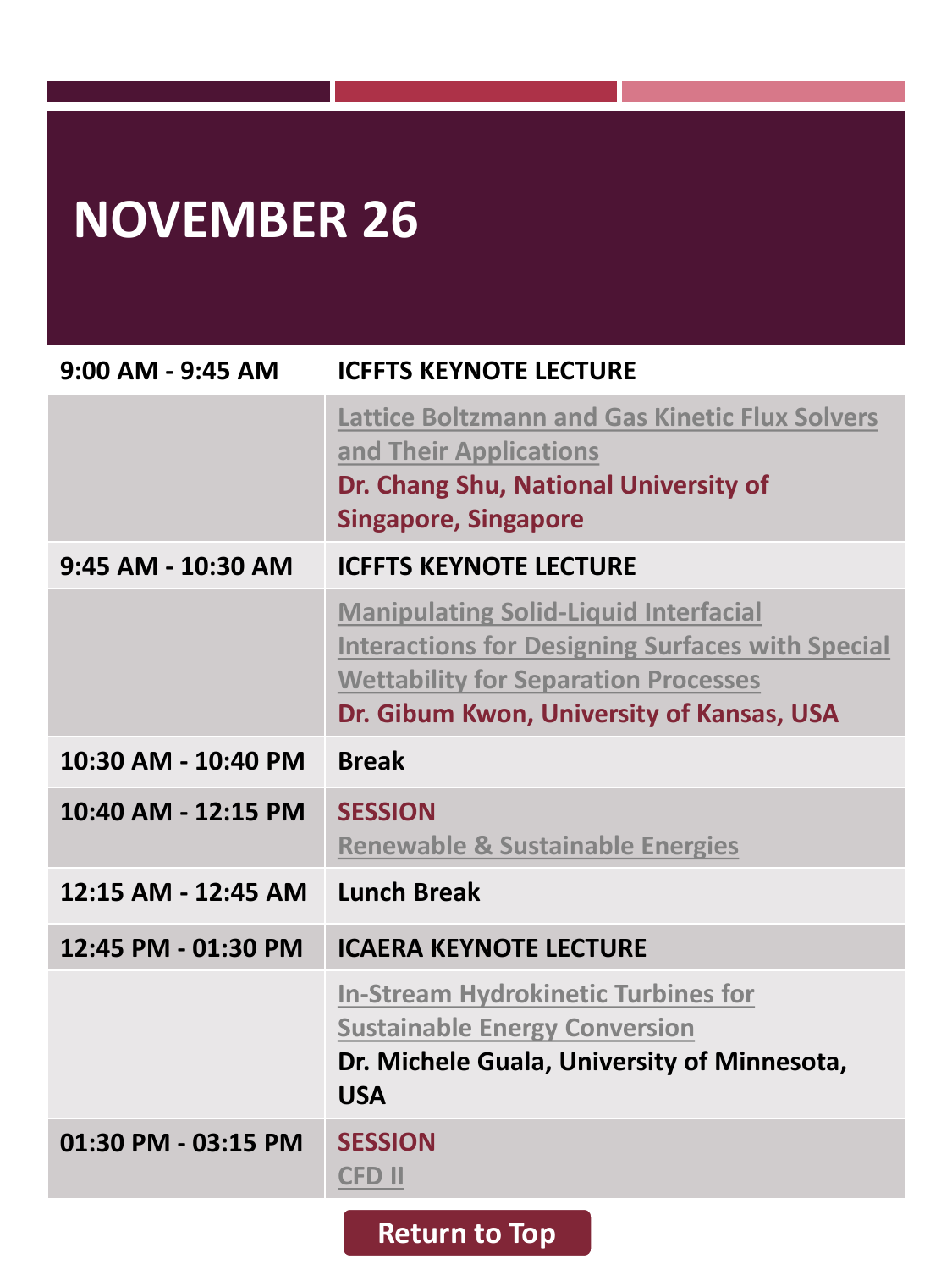<span id="page-11-0"></span>**NOVEMBER 26 | 9:00 AM - 9:45 AM | SESSION CHAIR: DR. JIHEONG KANG, KAIST, SOUTH KOREA**



**Titles:** Lattice Boltzmann and Gas Kinetic Flux Solvers and Their Applications Dr. Chang Shu, National University of Singapore, Singapore

**[View Abstract](https://icffts.com/program/paper/Keynote-Dr.Shu.pdf) [Return to Top](#page-0-0)** 

Dr Chang Shu is a Professor at the Department of Mechanical Engineering, National University of Singapore. He got his BEng and MEng respectively in 1983 and 1986 from Nanjing University of Aeronautics and Astronautics, China, and his PhD in 1991 from the University of Glasgow, UK. Dr Shu has been working in the computational Fluid Dynamics (CFD) for more than 35 years. His major interest is to develop efficient numerical methods to solve heat transfer and fluid flow problems, which are governed by a set of partial differential equations. Recently, he developed a series of flux solvers, which are based on the lattice Boltzmann equation and Boltzmann equation. These solvers can be well applied to simulate fluid flows from incompressible regime to hypersonic regime on structured and unstructured meshes. He also made effort to develop some efficient models for simulation of multiphase flows and flows around moving boundaries. So far, he has authored 4 monographs and published more than 350 articles in the international referred journals (SCI indexed). His work has been cited more than 20000 times in Google Scholar.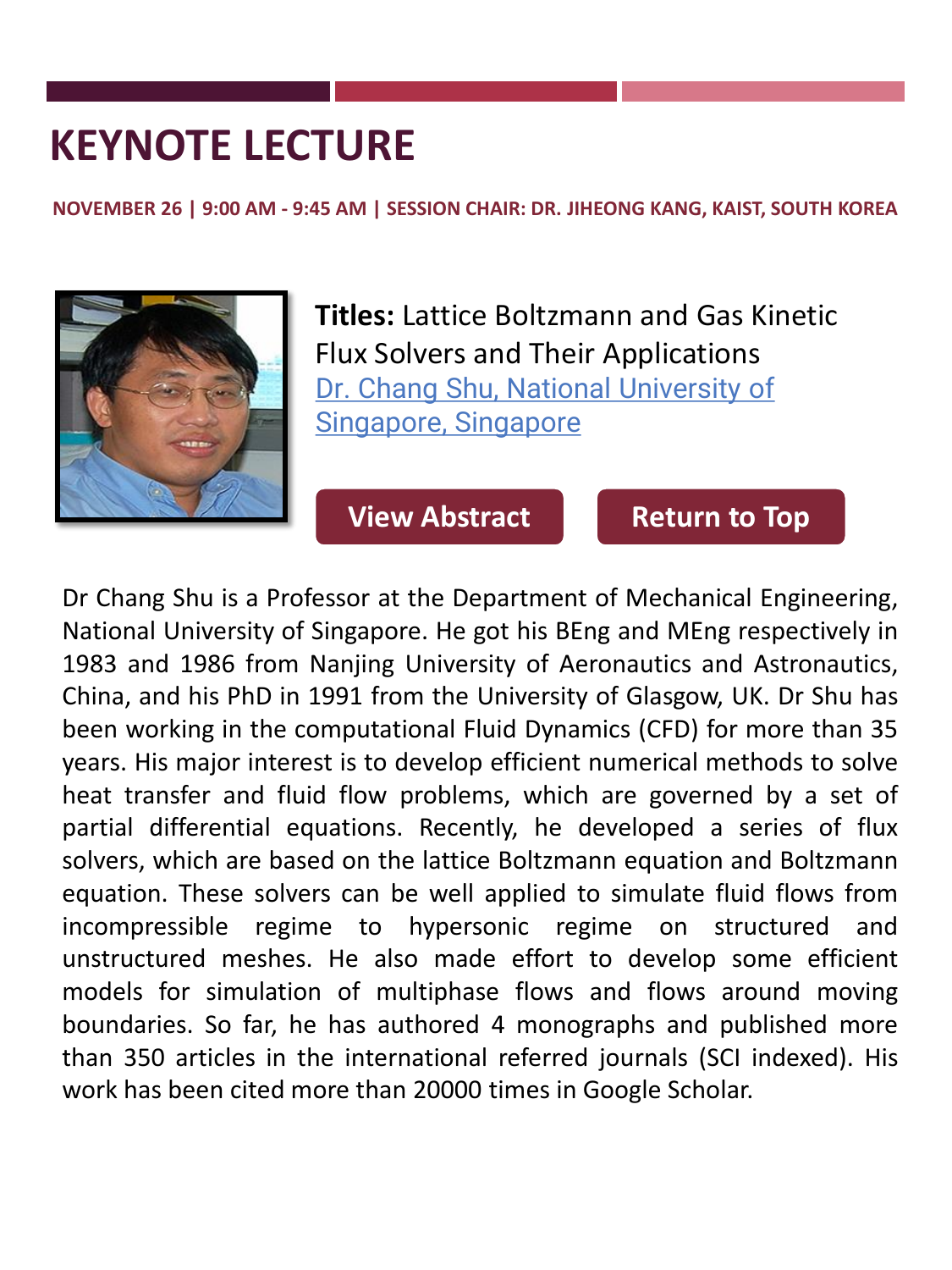<span id="page-12-0"></span>**NOVEMBER 26 | 09:45 AM - 10:30 AM | SESSION CHAIR: DR. JIHEONG KANG, KAIST, SOUTH KOREA**



**Titles:** Manipulating Solid-Liquid Interfacial Interactions for Designing Surfaces with Special Wettability for Separation Processes

Dr. Gibum [Kwon, University of Kansas, USA](https://me.engr.ku.edu/gibum-kwon)

#### **[View Abstract](https://icffts.com/program/paper/Keynote-Dr.Kwon.pdf) [Return to Top](#page-0-0)**

Gibum Kwon is an assistant professor of Department of Mechanical Engineering at the University of Kansas. He received his Ph.D. in Materials Science and Engineering from the University of Michigan – Ann Arbor in 2014, where he developed separation methodologies for liquid-liquid mixtures with a research advisor Professor Anish Tuteja. During his Ph.D., he was awarded Materials Research Society (MRS) Graduate Student Silver Award and Rackham Predoctoral Fellowship (2013). From 2014 to 2016, he worked as a Postdoctoral Associate at MIT. At MIT, he conducted research on the wettability switching of photo-responsive semiconducting materials upon light illumination with Professors Gareth H. McKinley and Kripa K. Varanasi. In 2016, he joined the Department of Mechanical Engineering at the University of Kansas as an assistant professor. He is a recipient of NSF CAREER award (2020), Wesley G. Cramer Award (2020), and Hanwha Young Faculty award (2021). He has co-authored 20 refereed journal articles, as well as 8 patents of which 2 have been licensed.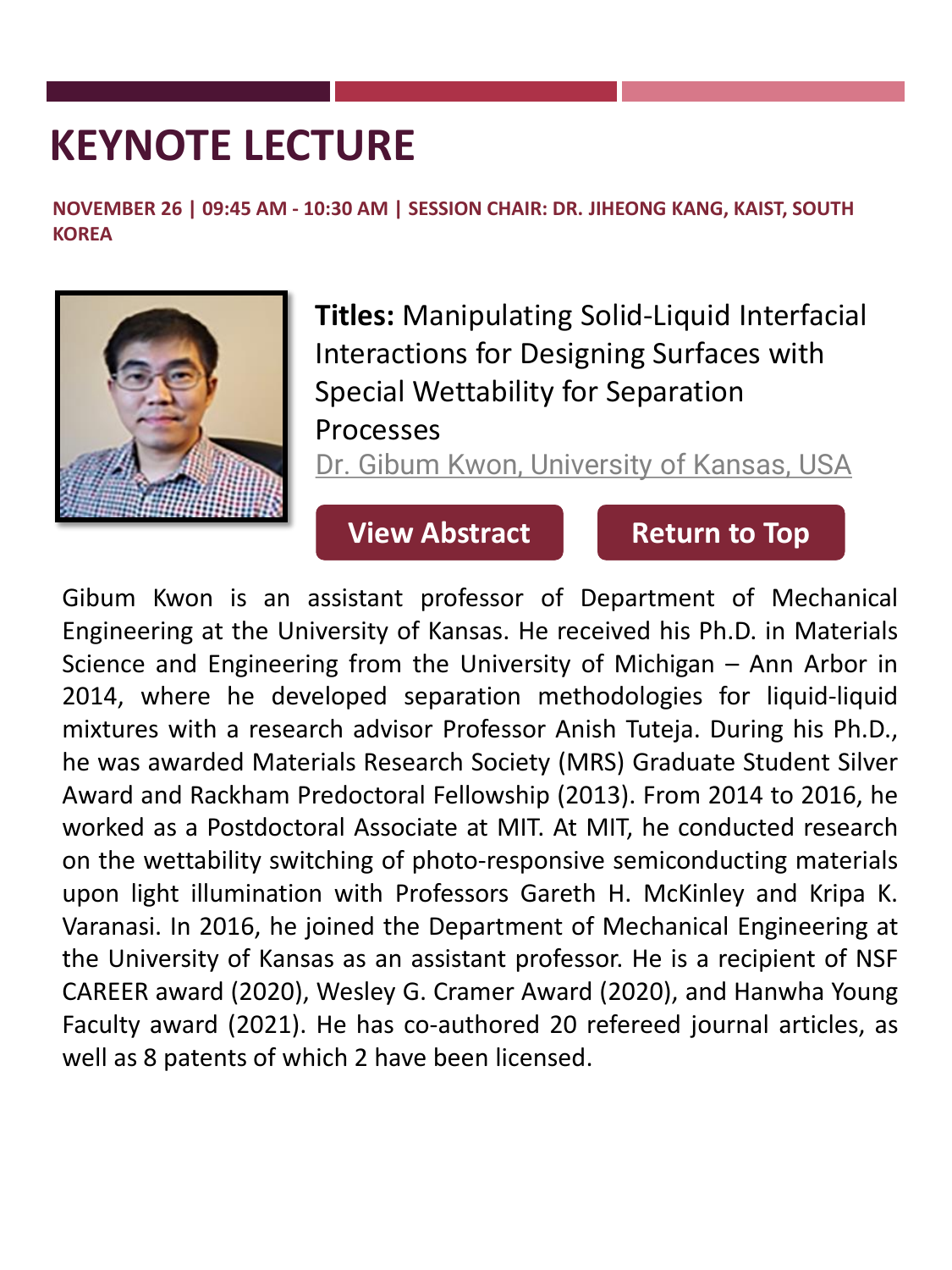#### <span id="page-13-0"></span>**RENEWABLE & SUSTAINABLE ENERGIES**

NOVEMBER 26 | 10:40 AM - 12:15 AM | SESSION CHAIR: DR. ABDULLAH A. KENDOUSH, AUGUSTA TECHNICAL COLLEGE, USA & DR. DESMOND ADAIR, NAZARBAYEV UNIVERSITY, KAZAKHSTAN

**Titles:** Fuel Efficiency Improvement of Rule-based Algorithm for P0 Mild Hybrid Electric Vehicle

**ICAERA 105 Time: 10:40 AM - 10:45 AM Presenter: In-Gyu Jang, Sungkyunkwan University, Korea Authors: In-Gyu Jang, Sung-Ho Hwang**

**Titles:** Techno-Enviro-Economic Assessment of a Solar Powered Cooler for Cauliflower Storage in Nanded District, India

**ICAERA 111 Time: 10:45 AM - 11:00 AM Presenter: Jimena Díaz, University of Guanajuato, Constantine, Mexico & Prashant Govande, Shri Guru Gobind Singh Ji Institute of Engineering and Technology, India Authors: Jimena Díaz, Prashant Govande, Kapil Narwal, Paul G. O'Brien**

**Titles:** Performance Optimization of the Gasification Process by using Equilibrium Model and Dragonfly Algorithm

**ICAERA 115 Time: 11:00 AM - 11:15 AM Presenter: Adityabir Singh, Indian Institute of Technology Ropar, India Authors: Adityabir Singh, Ranjan Das**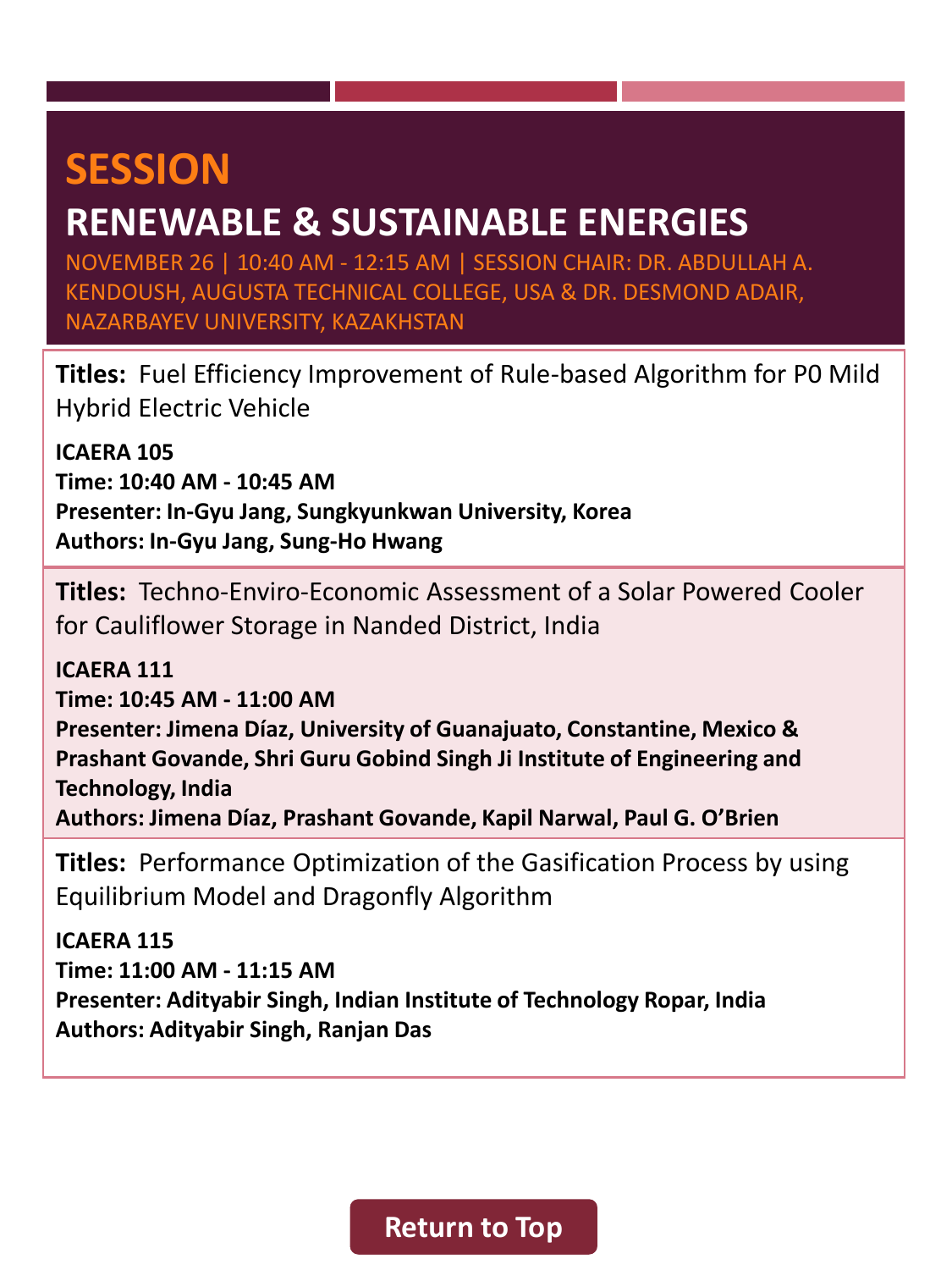#### **RENEWABLE & SUSTAINABLE ENERGIES**

NOVEMBER 26 | 10:40 AM - 12:15 AM | SESSION CHAIR: DR. ABDULLAH A. KENDOUSH, AUGUSTA TECHNICAL COLLEGE, USA & DR. DESMOND ADAIR, NAZARBAYEV UNIVERSITY, KAZAKHSTAN

**Titles:** Stability Analysis of Salt-gradient Solar Pond under External Heat Addition with Different Salts **ICAERA 112 Time:** 11:15 AM - 11:30 AM **Presenter:** Abhishek Kumar,Indian Institute of Technology Ropar, India **Authors:** Abhishek Kumar, Ranjan Das

**Titles:** Producing Electricity By Concentrated Solar Energy

**ICAERA 102 Time:** 11:30 AM - 11:45 AM **Presenter:** Hassan Abdulmouti, HCT, UAE **Authors:** Hassan Abdulmouti

**Titles:** Life Cycle Assessment of Using Solar Streetlights for Municipal Streetlighting

**ICAERA 113 Time:** 11:45 AM - 12:00 PM **Presenter:** Paul O'Brien, York University, Canada **Authors:** Quinn Daigle, Ijaz Rauf, Paul O'Brien

**Titles:** Characterization of Adsorbents for Thermal Energy Storage in Residential Heating Applications

**ICAERA 114 Time:** 12:00 PM - 12:15 PM **Presenter:** Kapil Narwal, York University Canada **Authors:** Kapil Narwal, Roger Kempers, P. G. O'Brien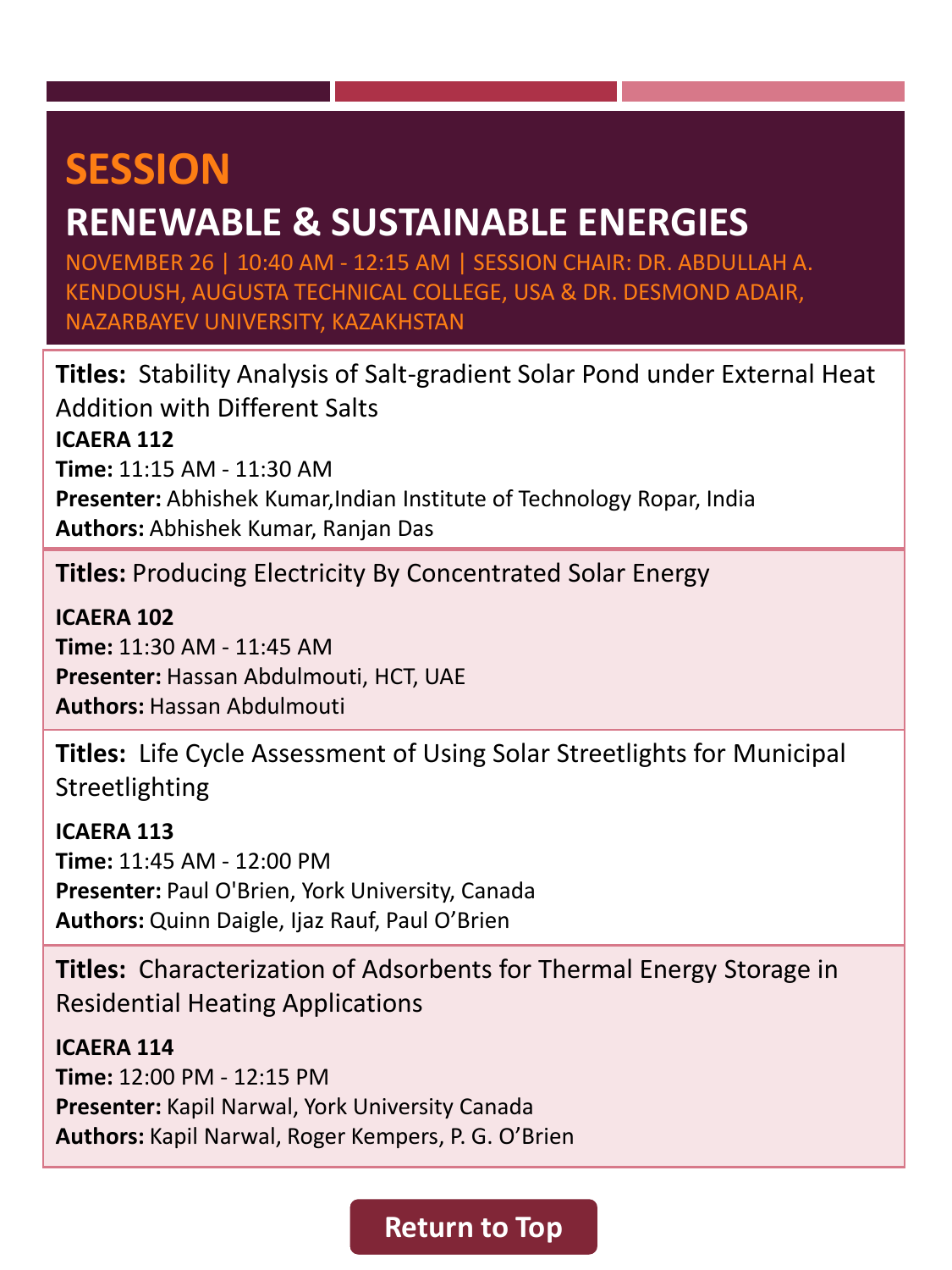<span id="page-15-0"></span>**NOVEMBER 26 | 12:45 PM - 01:30 PM | SESSION CHAIR: DR. GERRY SCHNEIDER, UNIVERSITY OF WATERLOO, CANADA**



**Titles:** In-Stream Hydrokinetic Turbines for Sustainable Energy Conversion Processes [Dr. Michele Guala, University of Minnesota,](https://cse.umn.edu/cege/michele-guala)  USA

**[View Abstract](https://icffts.com/program/paper/Keynote-Dr.Guala.pdf) [Return to Top](#page-0-0)** 

Michele Guala is an associate professor in the Department of Civil, Environmental and Geo Engineering, graduate faculty in the Department of Mechanical Engineering, and the Associate Director for Research at the St. Anthony Falls Laboratory, University of Minnesota.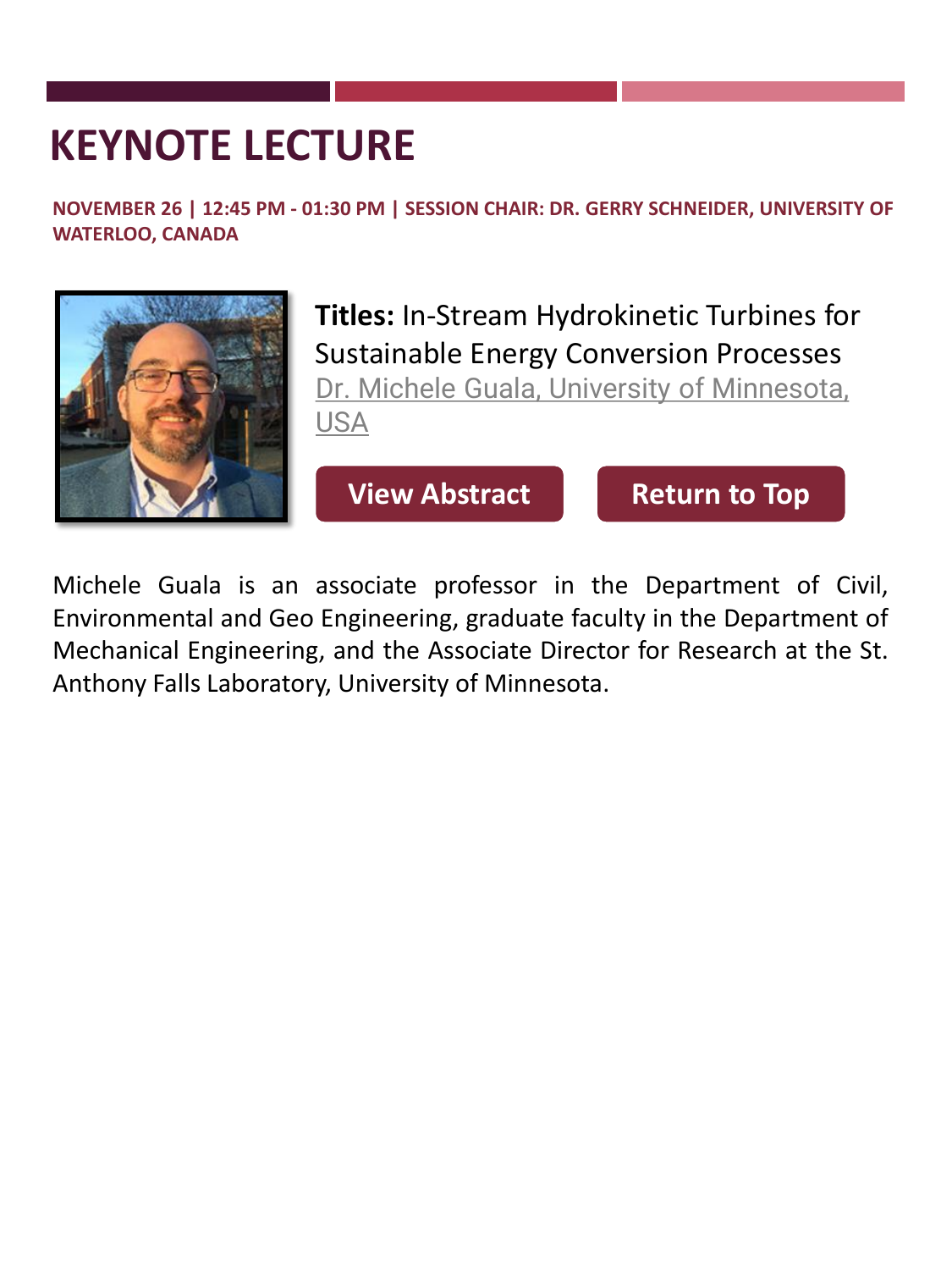#### <span id="page-16-0"></span>**CFD II**

NOVEMBER 26 | 1:30 PM - 3:15 PM | SESSION CHAIR: DR. BOGUSLAW KRUCZEK, UNIVERSITY OF OTTAWA, CANADA & DR. ABDULLAH A. KENDOUSH, AUGUSTA TECHNICAL COLLEGE, USA

**Titles:** An Immersed Boundary Projection Method for Complex Fluid-Structure-Interaction Simulation **ICFFTS – Invited Speaker Time:** 1:30 PM – 02:00 PM **Presenter:** Weixi Huang, Tsinghua University, China **Authors:** Weixi Huang, Luo-Hao Wang

**Titles:** Finite-time Lyapunov Exponent analysis used on a free-surface flow problem solved by Smoothed Particle Hydrodynamics **ICFFTS 108 Time:** 02:00 PM - 2:15 PM **Presenter:** Petr Jančík, Czech Technical University, Czech Republic **Authors:** Petr Jančík, Tomáš Hyhlík

**Titles:** Investigating the impact of Longitudinal and Lateral Distances on the Lift and Drag Coefficients of two Closely Moving Vehicles

#### **ICFFTS 113**

**Time:** 02:15 PM - 2:30 PM **Presenter:** Gerry Schneider, University of Waterloo, Canada **Authors:** Mohammadreza Saber Ashkezari, Ali Mohammad, Masoud Darbandi, Gerry E. Schneider

**Titles:** Dependency of Purge Duration of an Atomic Layer Deposition Process on the Outlet Size of a Viscous Flow Reactor

#### **ICFFTS 109**

**Time:** 2:30 PM- 02:45 PM **Presenter:** Betelhiem N. Mengesha, University of the District of Columbia, USA **Authors:** Betelhiem N. Mengesha, Mohammad Reza Shaeri